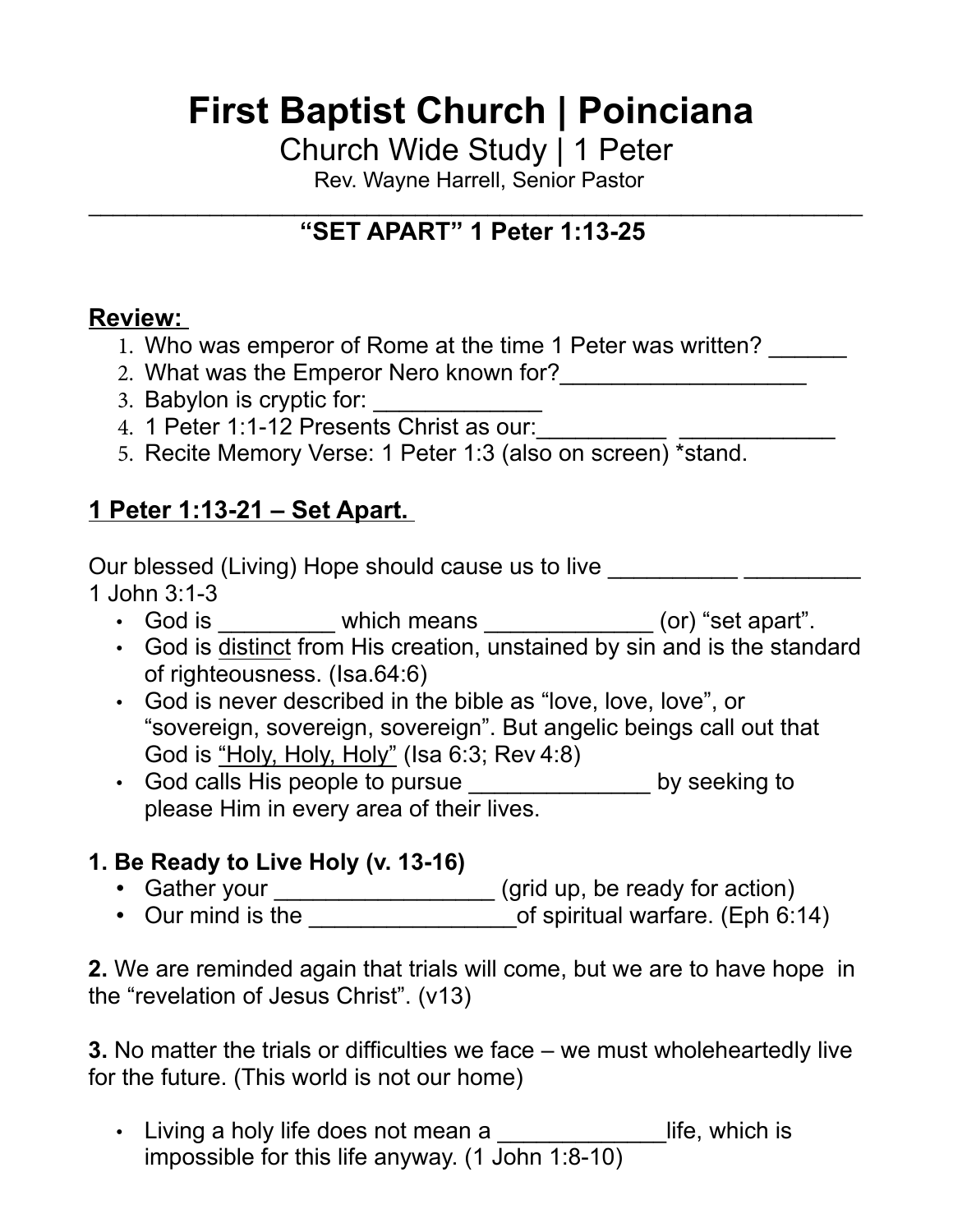## **1. Be Ready to Live Holy (Continued)**

• Living a holy life means that we live a life \_\_\_\_\_\_\_\_\_\_\_\_\_\_\_\_\_ to God. If we are God's children (Rom 8:16-17; 1 John 3:1) then we ought to be like our Father.

## **Achieve Holy Living by:**

- 1. Focusing on our Living Hope found in Christ.
- 2. Knowing that Grace has provided, through Christ's death, burial, and resurrection a future hope that will guide us through life's difficulties (Eph.2:8, Rom.10:9)
- 3. Strive to live in the "Newness" of your salvation. (2 Cor. 5:17) Let the old things go, let the old life go. Be your father's child.

vs.15 – We bring glory to God when we live a holy, set apart life. In fact, we are to be \_\_\_\_\_\_\_\_\_\_\_, because God is holy. Remembering that God will judge us (not by our sin, if you are a follower of Christ Jesus) but according to our works; or what we have done with such a great salvation. (v16-17)

## **2. The Price – The Person – The Promise: Salvation. vs 18-25**

- We are not saved through material gold or silver (perishable) things, nor are we saved by or through our own works. (Eph. 2:8-9) (v18)
- We are saved through and by the precious \_\_\_\_\_\_\_\_\_\_\_ of Christ.
- It is through Christ that we have \_\_\_\_\_\_\_\_\_\_\_\_\_\_\_\_\_\_\_\_\_\_\_with God the Father. (John 14:6)
- vs21… "*and gave Him glory*" God, through the ascension, returned Christ to the Glory that He had with Him before the world began. (Heb.2:9, John 10:30) and so now the Holy Spirit is God's agent on earth.
- The Price Jesus gave his \_\_\_\_\_\_\_\_\_\_\_\_for me, so that I could have eternal life and live in the presence of God. His purpose was/is not to condemn me but to set me free to a new life found only in Him. (John 3:16-17)
- **The Person** it is by the precious blood of that we are saved. He was the unblemished, spotless lamb given to take away the sin of the world (John 1:29) to all that call on His name (Rom.10:13)
- Our pursuit of holiness will pour out into every area of our life, causing us to demonstrate to others the same love that God has shown us. (vs.22) from a pure heart we will \_\_\_\_\_\_\_\_\_\_others. **Why?**
- Because we have been  $\frac{1}{\sqrt{1-\frac{1}{2}}}\frac{1}{\sqrt{1-\frac{1}{2}}}\frac{1}{\sqrt{2}}$  (v23)